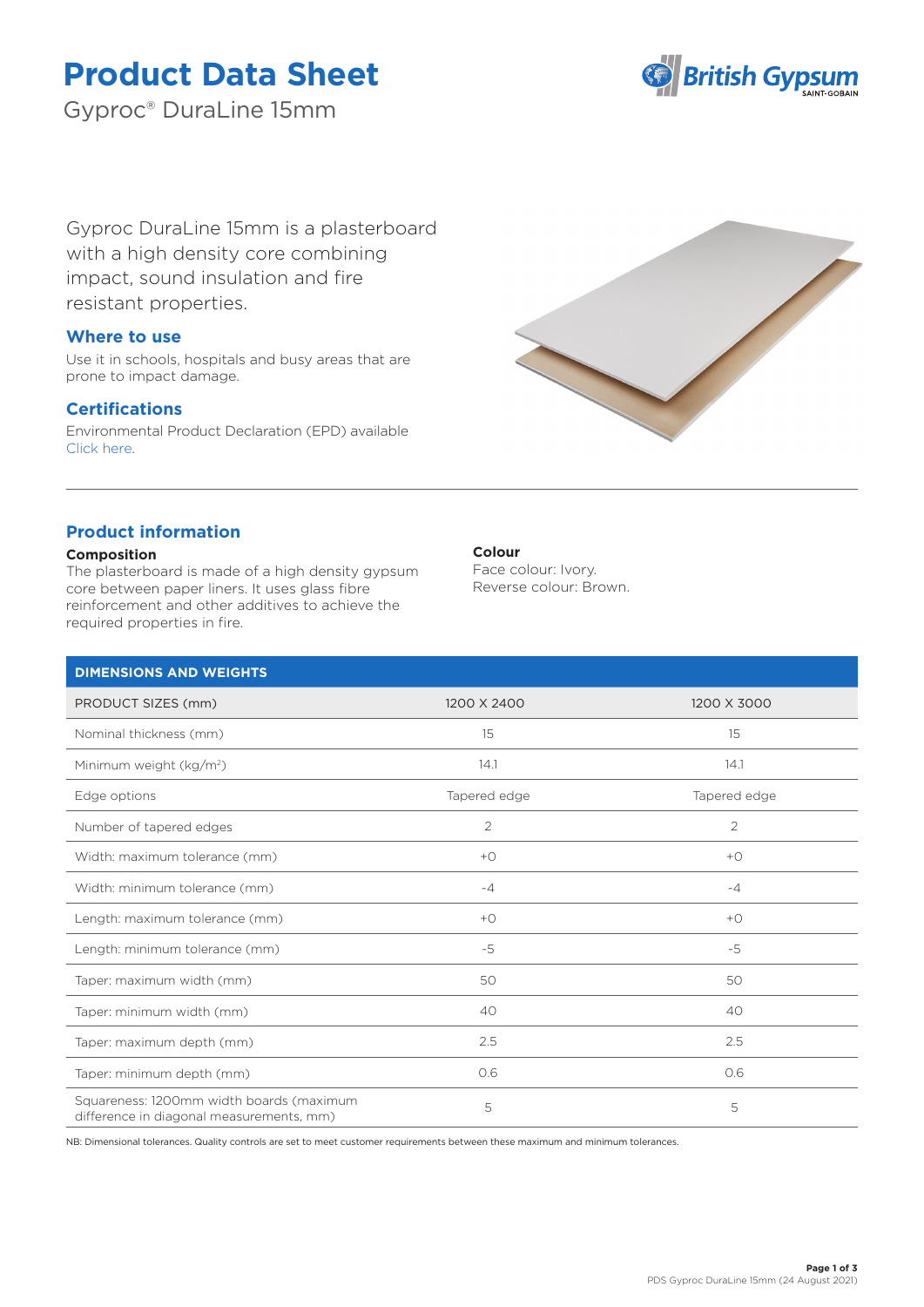# **Product Data Sheet**

Gyproc® DuraLine 15mm



## **Performance**

Here we only provide performance information related to the product. Please see the White Book for system-dependent performance.

## **Standards**

EN 520:2004+A1:2009, Type D, F, I & R. Declarations of Performance (DoP) available [Click here.](https://www.british-gypsum.com/DoP)

| Reaction to fire                                | A2-s1. d0 |
|-------------------------------------------------|-----------|
| Thermal conductivity (W/mK)                     | O 25      |
| Water vapour permeability $(u)$                 | 10        |
| Maximum continuous<br>temperature exposure (°C) | 49        |

# **Installation**

## **Effect of condensation**

The thermal insulation and ventilation requirements of national Building Regulations aim to reduce the risk of condensation and mould growth in new buildings. However, designers should take care to eliminate all possibility of problems caused by condensation, particularly in refurbishment projects.

## **Cutting**

Either cut the board with a plasterboard saw, or score the front face paper with a sharp knife, snap it over a straightedge, then cut the back face paper. Cut holes for things like socket boxes using a utility saw.

## **Fixing**

Fix the board with the decorative side facing outwards to receive finishes. Install fixings at least 13mm from cut edges and 10mm from bound edges. Position cut edges at internal angles wherever possible. Stagger horizontal and vertical joints between layers by at least 600mm.

## **Full-surface finishing**

After fixing the board, start finishing it as soon as you can to limit the risk of damage or UV degradation to the paper liner. You can finish the board using plaster that complies with EN13279-1, including the Thistle range.

## **Painting**

Decoration should start as soon as practicable after the finishing system is dry. Jointing systems should be finished with Gyproc Drywall Sealer before application of wallcoverings..

## **Wallpapering**

Decoration should start as soon as practicable after the finishing system is dry. Jointing systems should be finished with Gyproc Drywall Sealer before application of wallcoverings.

## **Snagging and minor repairs**

For minor damage and dents, check that the board core isn't shattered. If it's intact, fill the damaged area with Gyproc EasiFill 60, allow it to set, then apply a second coat if you need to. When it's dry, sand it to a finish before redecorating the area.

For a damaged core, broken edges or extensive damage, repair and replacement procedures differ depending on the number of board layers and fire resistance of the system; please contact our Technical Support Team for specific advice.